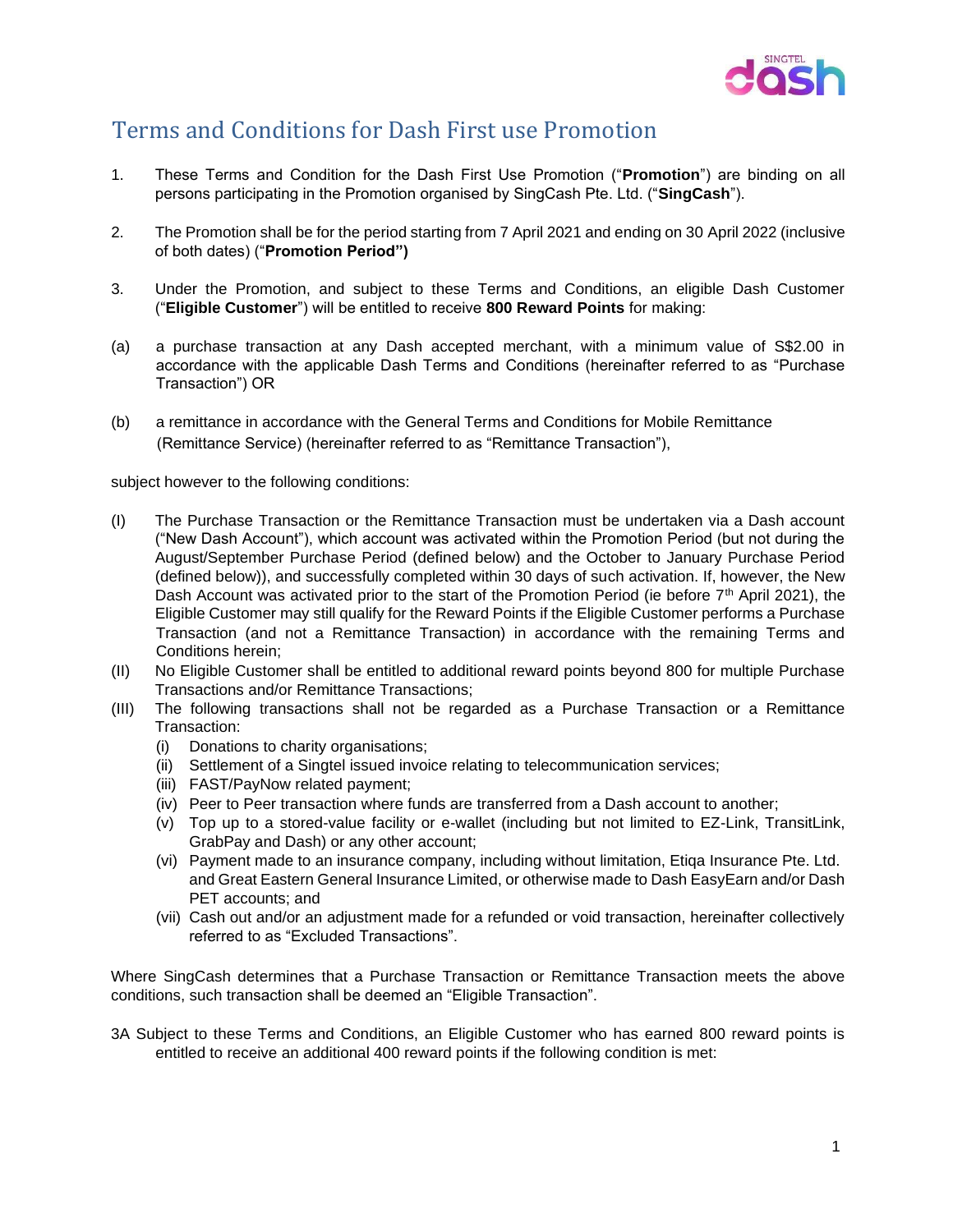

- (a) the Eligible Customer used or applied a unique referral code at the point when the Eligible Customer applied for the New Dash Account, which referral code was obtained from any one of the following parties:
	- i. Qoo10 Pte. Ltd. ("Qoo10") provided that such referral code was used or applied within its validity period commencing from 28 May 2021 and ending on 29 June 2021 (inclusive of both dates);
	- ii. Huawei Technologies Co., Ltd ("Huawei) provided that such referral code was used or applied within its validity period commencing from 14 June 2021 and ending on 13 July 2021 (inclusive of both dates); or
	- iii. Singapore Telecommunications Limited ("Singtel") provided that such referral code was used or applied within its validity period commencing from 14 June 2021 and ending on 14 July (inclusive of both dates); or
	- iv. Jade E-Services Singapore Pte. Ltd. (trading as www.zalora.sg) ("ZALORA") provided that such referral code was used or applied within its validity period commencing from 1 July 2021 and ending on 31 July 2021 (inclusive of both dates);

provided always that these additional Reward Points shall only be available for the first 1,000 Eligible Transactions that satisfy the condition under this paragraph 3A(a); or

- (b) the Eligible Customer used or applied a unique referral code at the point when the Eligible Customer applied for the New Dash Account, which referral code was obtained from the National University of Singapore Student Union provided always that:
	- i. such referral code was used or applied within its validity period commencing from 1 August 2021 and ending on 30 September 2021 (inclusive of both dates); and
	- ii. these additional Reward Points shall only be available for the first 500 Eligible Transactions that satisfy the condition under this paragraph 3A(b).
- 3B If the Eligible Customer completes any one of the following transactions:
- (a) a Purchase Transaction, via a New Dash Account that was activated between 31 August 2021 to 30 September 2021 (inclusive of both dates) or any later date as may be permitted by SingCash (this period shall be referred to as the "August/September Purchase Period"), where the minimum value of such transaction is S\$3.00 (such a Purchase Transaction shall be referred to as the "August/September Purchase Transaction"); OR
- (b) a Remittance Transaction, via a New Dash Account that was activated between 1 September 2021 to 30 September 2021 (inclusive of both dates) or any later date as may be permitted by SingCash (this period shall be referred to as the "September Remittance Period") where the amount remitted, in a lump sum transaction, is a minimum of S\$100.00 (such a Remittance Transaction shall be referred to as the "September Remittance Transaction"),

then the Eligible Customer will be entitled to receive S\$3.00 Dash credits, subject however to the following conditions:

- (I) No Eligible Customer shall be entitled to additional Dash credits beyond S\$3.00 for multiple August/September Purchase Transactions and/or September Remittance Transactions;
- (II) None of the Excluded Transactions shall be regarded as an August/September Purchase Transaction or a September Remittance Transaction;
- (III) Where SingCash determines that an August/September Purchase Transaction or a September Remittance Transaction meets the above conditions, such transaction shall be deemed an "Eligible Transaction";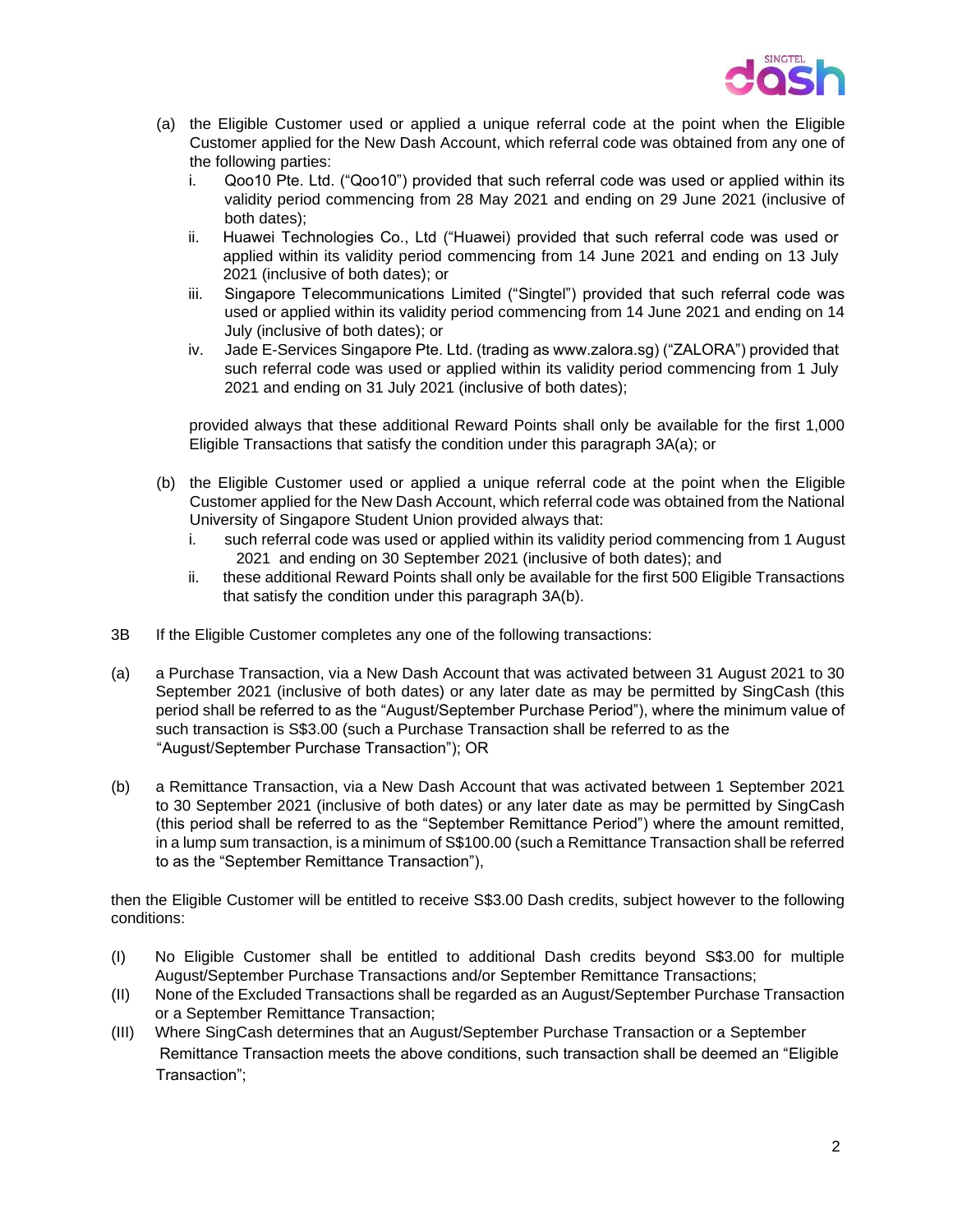

- (IV) The S\$3.00 Dash credits shall only be available for the first 3,500 August/September Purchase Transactions and/or September Remittance Transactions that are determined by SingCash as Eligible Transactions; and
- (V) The August/September Purchase Transaction or the September Remittance Transaction, as the case may be, must have been completed within 30 days of the activation of the New Dash Account.
- 3C If the Eligible Customer completes any one of the following transactions:
- (a) a Purchase Transaction, via a New Dash Account that was activated between 4 October 2021 to 6 February 2022 (inclusive of both dates) or any later date as may be permitted by SingCash (this period shall be referred to as the "October to February Purchase Period"), where the minimum value of such transaction is S\$3.00 (such a Purchase Transaction shall be referred to as the "October to February Purchase Transaction"); OR
- (b) a Remittance Transaction, via a New Dash Account that was activated between 4 October 2021 to 6 February 2022 (inclusive of both dates) or any later date as may be permitted by SingCash (this period shall be referred to as the "October to February Remittance Period") where the amount remitted, in a lump sum transaction, is a minimum of S\$100.00 (such a Remittance Transaction shall be referred to as the "October to February Remittance Transaction"),

then the Eligible Customer will be entitled to receive S\$3.00 Dash credits, subject however to the following conditions:

- (I) None of the Excluded Transactions shall be regarded as an October to February Purchase Transaction or an October to February Remittance Transaction;
- (II) Where SingCash determines that an October to February Purchase Transaction or an October to February Remittance Transaction meets the above conditions, such transaction shall be deemed an "Eligible Transaction";
- (III) The October to February Purchase Transaction must have been completed within 30 days of the activation of the New Dash Account; and
- (IV) The October to February Remittance Transaction must have been completed on a date falling no later than 30 April 2022,

PROVIDED ALWAYS THAT no single Eligible Customer shall be entitled to additional Dash credits beyond S\$3.00 for completing multiple October to February Purchase Transactions under this paragraph 3C, AND if this Eligible Customer undertakes a Remittance Transaction ("Second October to February Remittance Transaction"), following either the October to February Purchase Transaction or the October to February Remittance Transaction, where the amount remitted, in a lump sum transaction, is a minimum of S\$100.00, then this Eligible Customer will be entitled to receive an additional S\$7.00 Dash credits, subject however to the following conditions:

- (V) None of the Excluded Transactions shall be regarded as a Second October to February Remittance Transaction;
- (VI) Where SingCash determines that a Second October to February Remittance Transaction meets the above conditions, such transaction shall be deemed an "Eligible Transaction"; and
- (VII) The Second October to February Remittance Transaction must be completed on a date falling no later than 30 April 2022,

PROVIDED ALWAYS THAT no single Eligible Customer shall be entitled to additional Dash credits beyond S\$7.00 for completing additional Remittance Transactions, following the Second October to February Remittance Transaction, under this paragraph 3C.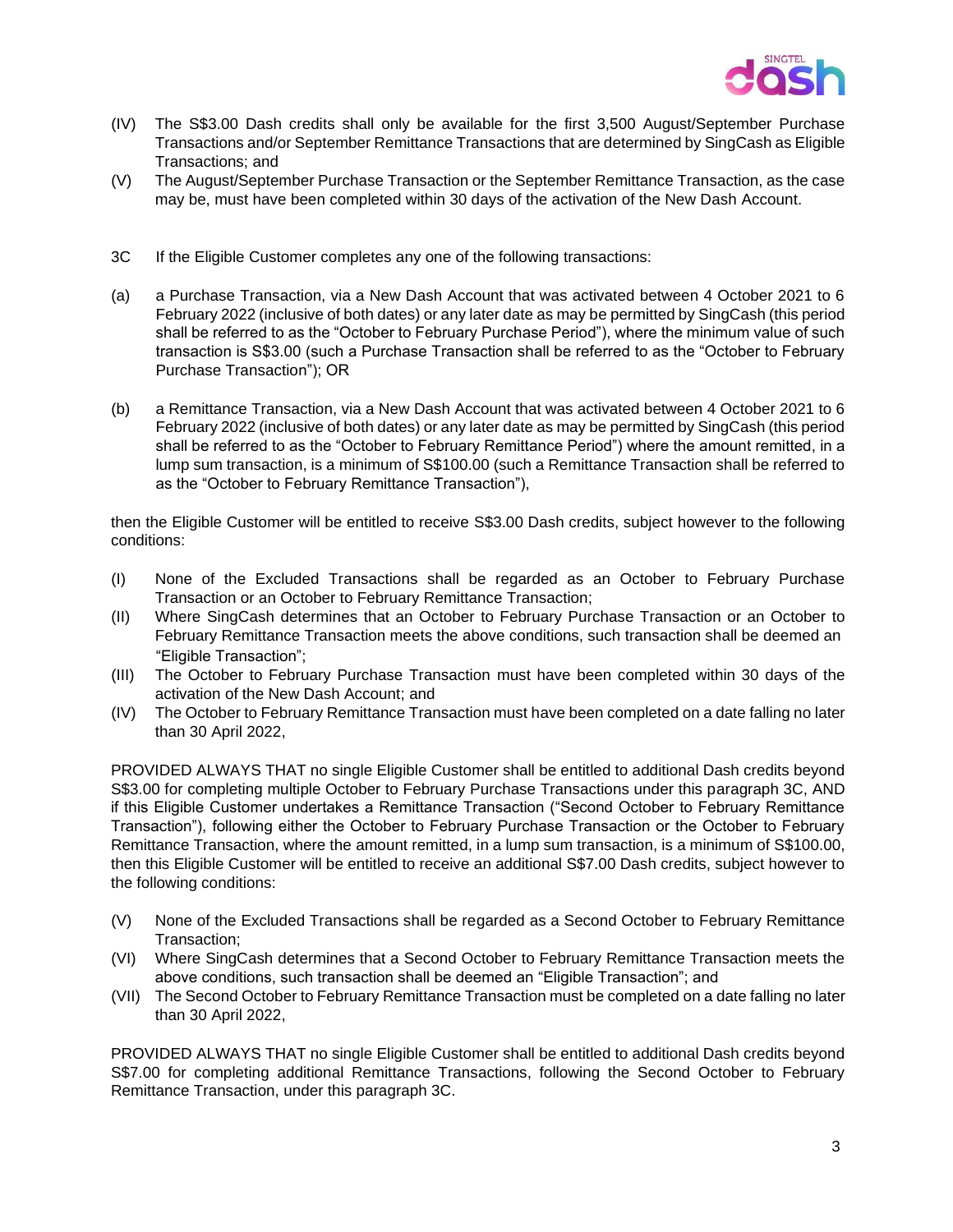

- 3D If the Eligible Customer completes a Remittance Transaction, via a Dash Account that was activated prior to 4 October 2021, where the amount remitted, in a lump sum transaction, is a minimum of S\$100.00 (such a Remittance Transaction shall be referred to as the "Existing User Remittance Transaction"), then the Eligible Customer will be entitled to receive S\$3.00 Dash credits, subject however to the following conditions:
- (i) No prior Remittance Transaction was undertaken via this Dash Account;
- (ii) None of the Excluded Transactions shall be regarded as an Existing User Remittance Transaction;
- (iii) Where SingCash determines that an Existing User Remittance Transaction meets the above conditions, such transaction shall be deemed an "Eligible Transaction"; and
- (iv) The Existing User Remittance Transaction must be completed within the period ("Existing User Remittance Period") commencing from 4 October 2021 and ending on 30 April 2022 (inclusive of both dates) or any later date as may be permitted by SingCash,

and if this Eligible Customer undertakes a further Remittance Transaction ("Second Existing User Remittance Transaction"), following the Existing User Remittance Transaction, where the amount remitted, in a lump sum transaction, is a minimum of S\$100.00, then this Eligible Customer will be entitled to receive an additional S\$7.00 Dash credits, subject however to the following conditions:

- (v) None of the Excluded Transactions shall be regarded as a Second Existing User Remittance Transaction;
- (vi) Where SingCash determines that a Second Existing User Remittance Transaction meets the above conditions, such transaction shall be deemed an "Eligible Transaction"; and
- (vii) The Second Existing User Remittance Transaction must be completed within the Existing User Remittance Period,

PROVIDED ALWAYS THAT no single Eligible Customer shall be entitled to additional Dash credits beyond S\$10.00 for completing multiple Remittance Transactions under this paragraph 3D.

No further rewards or entitlements will be:

- allocated once a total of 5,850 Eligible Customers have been identified by SingCash as successful recipients under paragraph 3C (with regards to the October to February Purchase Transactions).
- allocated once a total of 8,100 Eligible Customers have been identified by SingCash as successful recipients under paragraph 3C (with regards to the October to February Remittance Transactions) and under paragraph 3D (with regards to the Existing User Remittance Transactions completed on or before 6 February 2022).
- allocated once a total of 2,600 Eligible Customers have been identified by SingCash as successful recipients under either or both paragraphs 3C (with regards to Second October to February Remittance Transactions) and 3D (with regards to Second Existing User Remittance Transactions completed on or before 6 February 2022).
- allocated once a total of 1,400 Eligible Customers have been identified by SingCash as successful recipients under paragraph 3D (with regards to Existing User Remittance Transactions completed after 6 February 2022).
- allocated once a total of 800 Eligible Customers have been identified by SingCash as successful recipients under paragraph 3D (with regards to Second Existing User Remittance Transactions completed after 6 February 2022).
- 3E If the Eligible Customer, who completes either an October to February Remittance Transaction OR a Second October to February Remittance Transaction, in accordance with these Terms and Conditions, is an existing Singtel Prepaid Mobile customer, then this Eligible Customer will be entitled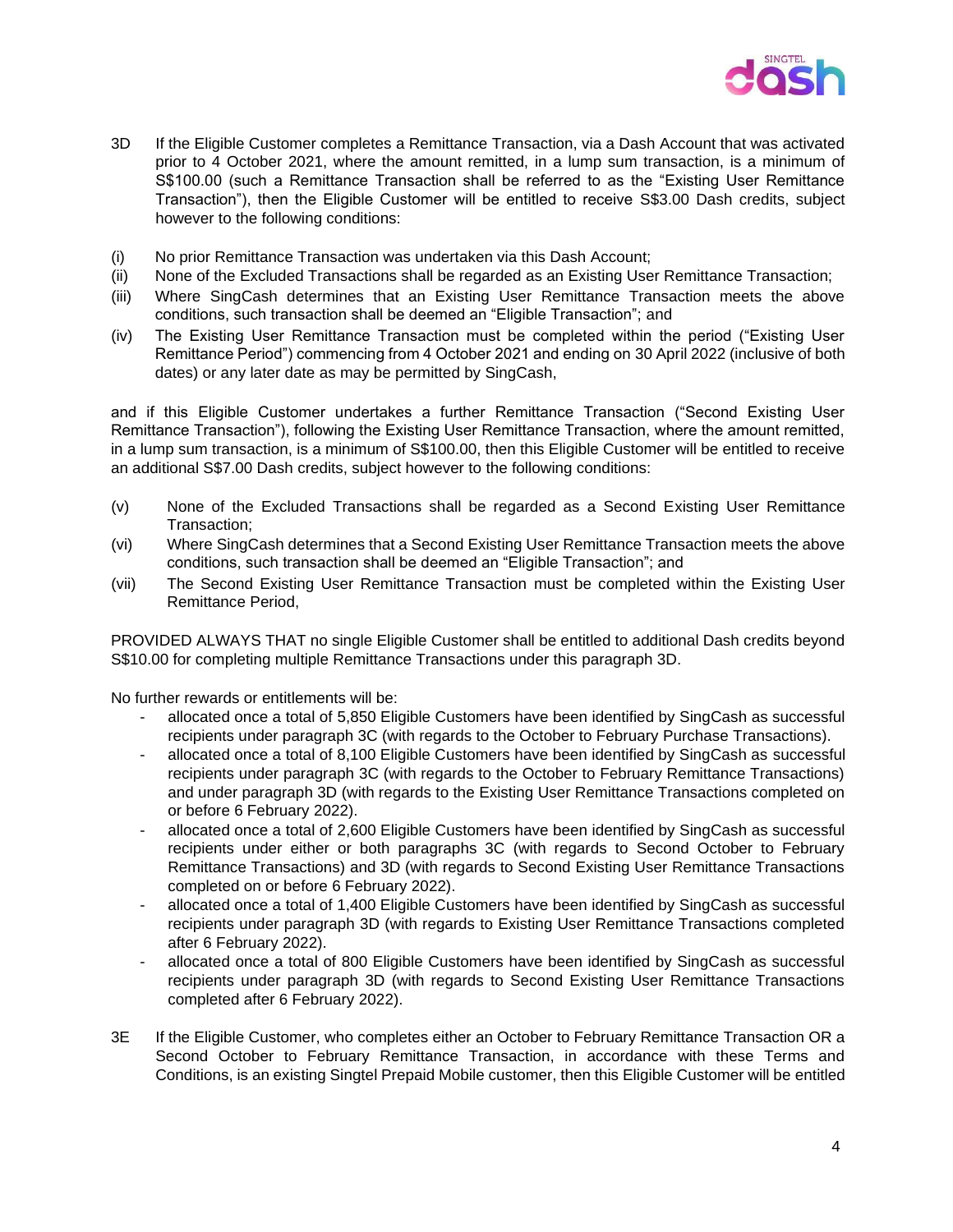

to receive 15GB of local mobile data (with a validity period of seven (7) days) in addition to any other entitlements under these Terms and Conditions, subject however to the following conditions:

- (I) The October to February Remittance Transaction OR Second October to February Remittance Transaction, as the case may be, must be completed within the period commencing on 4 October 2021 and ending on 30 November 2021 (inclusive of both dates), and, for the avoidance of doubt, no prior Remittance Transaction was undertaken via this Eligible Customer's Dash Account;
- (II) The Eligible Customer's Singtel Prepaid Mobile account must be active and valid on the date on which the transaction (stated under paragraph 3E(I) above) was completed and such account remains active and valid until the date on which the mobile data is uploaded to the account; AND
- (III) The 15GB of local mobile data shall only be available to the first 1,600 Eligible Customer whom SingCash determines to be eligible.
- 3F If the Eligible Customer completes a Purchase Transaction, via a New Dash Account that was activated between 7 February 2022 and 31 March 2022 (inclusive of both dates) or any later date as may be permitted by SingCash (this period shall be referred to as the "February to March Purchase Period"), where the minimum value of such transaction is S\$3.00 (such a Purchase Transaction shall be referred to as the "February to March Purchase Transaction"), then the Eligible Customer will be entitled to receive S\$3.00 Dash credits, subject however to the following conditions:
- (I) None of the Excluded Transactions shall be regarded as a February to March Purchase Transaction;
- (II) Where SingCash determines that a February to March Purchase Transaction meets the above conditions, such transaction shall be deemed an "Eligible Transaction"; and
- (III) The February to March Purchase Transaction must have been completed within 30 days of the activation of the New Dash Account,

PROVIDED ALWAYS THAT no single Eligible Customer shall be entitled to additional Dash credits beyond S\$3.00 for completing multiple February to March Purchase Transactions under this paragraph 3F.

- 3G If the Eligible Customer completes a Remittance Transaction, via a New Dash Account that was activated between 7 February 2022 and 31 March 2022 (inclusive of both dates) or any later date as may be permitted by SingCash (this period shall be referred to as the "February to March Remittance Period") where the amount remitted, in a lump sum transaction, is a minimum of S\$100.00 (such a Remittance Transaction shall be referred to as the "February to March Remittance Transaction"), then the Eligible Customer will be entitled to receive S\$3.00 Dash credits, subject however to the following conditions:
- (I) None of the Excluded Transactions shall be regarded as a February to March Remittance Transaction;
- (II) Where SingCash determines that a February to March Remittance Transaction meets the above conditions, such transaction shall be deemed an "Eligible Transaction"; and
- (III) The February to March Remittance Transaction must have been completed on a date falling no later than 30 April 2022,

And if this Eligible Customer undertakes a Remittance Transaction ("Second February to March Remittance Transaction"), following the February to March Remittance Transaction, where the amount remitted, in a lump sum transaction, is a minimum of S\$100.00, then this Eligible Customer will be entitled to receive an additional S\$7.00 Dash credits, subject however to the following conditions:

- (IV) None of the Excluded Transactions shall be regarded as a Second February to March Remittance Transaction;
- (V) Where SingCash determines that a Second February to March Remittance Transaction meets the above conditions, such transaction shall be deemed an "Eligible Transaction"; and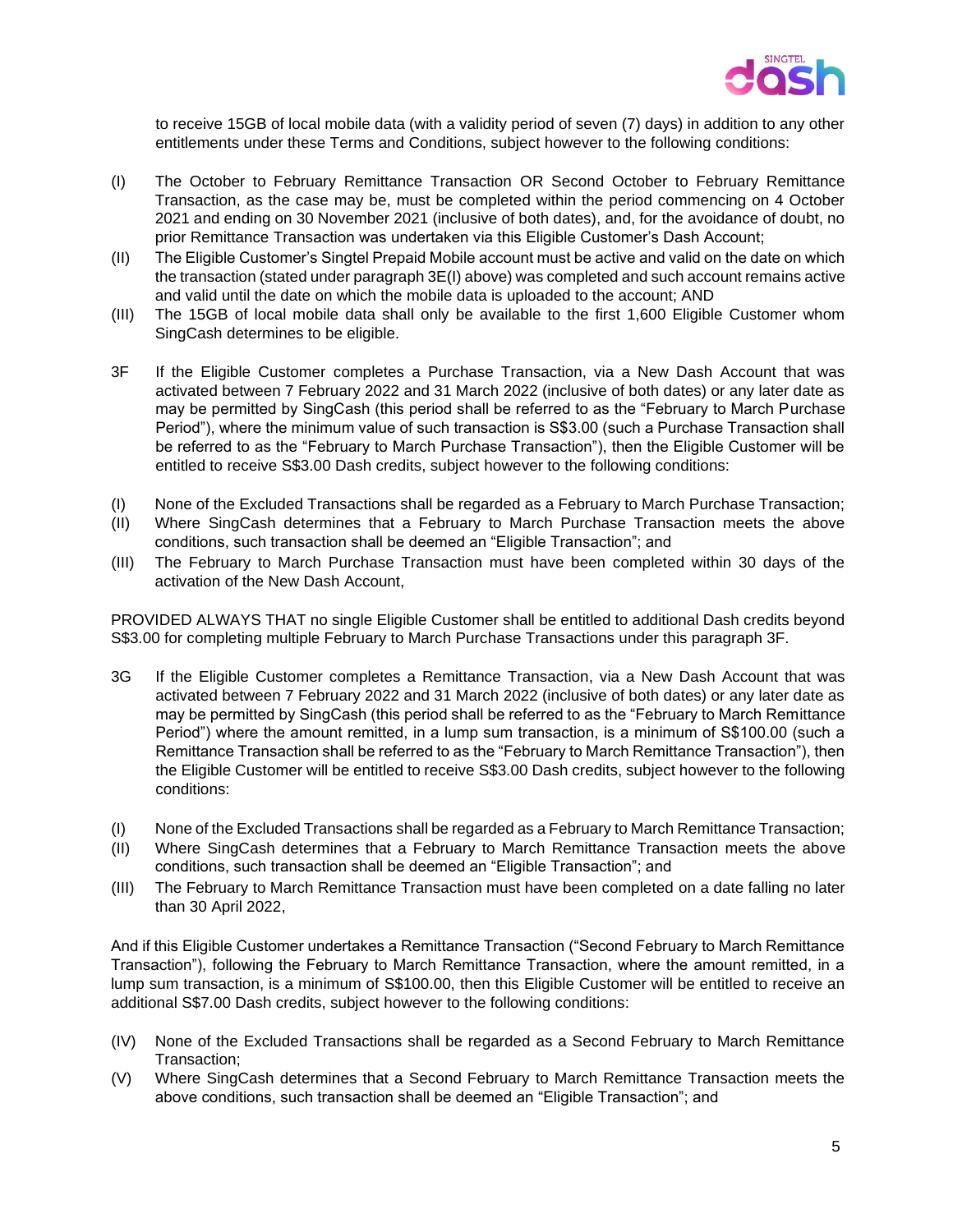

(VI) The Second February to March Remittance Transaction must be completed on a date falling no later than 30 April 2022,

PROVIDED ALWAYS THAT no single Eligible Customer shall be entitled to additional Dash credits beyond S\$7.00 for completing additional Remittance Transactions, following the Second February to March Remittance Transaction, under this paragraph 3G.

No further rewards or entitlements will be:

- allocated once a total of 3,000 Eligible Customers have been identified by SingCash as successful recipients under paragraph 3F (with regards to February to March Purchase Transactions).
- allocated once a total of 3,300 Eligible Customers have been identified by SingCash as successful recipients under paragraph 3G (with regards to February to March Remittance Transactions).
- allocated once a total of 950 Eligible Customers have been identified by SingCash as successful recipients paragraph 3G (with regards to Second February to March Remittance Transactions).
- 3H If the Eligible Customer completes a Purchase Transaction, via a New Dash Account that was activated between 1 April 2022 and 30 April 2022 (inclusive of both dates) or any later date as may be permitted by SingCash (this period shall be referred to as the "April Purchase Period"), where the minimum value of such transaction is S\$3.00 (such a Purchase Transaction shall be referred to as the "April Purchase Transaction"), then the Eligible Customer will be entitled to receive S\$3.00 Dash credits, subject however to the following conditions:
- (I) None of the Excluded Transactions shall be regarded as an April Purchase Transaction;
- (II) Where SingCash determines that an April Purchase Transaction meets the above conditions, such transaction shall be deemed an "Eligible Transaction"; and
- (III) The April Purchase Transaction must have been completed within 30 days of the activation of the New Dash Account,

PROVIDED ALWAYS THAT no single Eligible Customer shall be entitled to additional Dash credits beyond S\$3.00 for completing multiple April Purchase Transactions under this paragraph 3H.

- 3I If the Eligible Customer completes a Remittance Transaction, via a New Dash Account that was activated between 1 April 2022 and 30 April 2022 (inclusive of both dates) or any later date as may be permitted by SingCash (this period shall be referred to as the "April Remittance Period") where the amount remitted, in a lump sum transaction, is a minimum of S\$100.00 (such a Remittance Transaction shall be referred to as the "April Remittance Transaction"), then the Eligible Customer will be entitled to receive S\$3.00 Dash credits, subject however to the following conditions:
- (I) None of the Excluded Transactions shall be regarded as an April Remittance Transaction;
- (II) Where SingCash determines that an April Remittance Transaction meets the above conditions, such transaction shall be deemed an "Eligible Transaction"; and
- (III) The April Remittance Transaction must have been completed within 30 days of the activation of the New Dash Account,

And if this Eligible Customer undertakes a Remittance Transaction ("Second April Remittance Transaction"), following the April Remittance Transaction, where the amount remitted, in a lump sum transaction, is a minimum of S\$100.00, then this Eligible Customer will be entitled to receive an additional S\$7.00 Dash credits, subject however to the following conditions:

- (IV) None of the Excluded Transactions shall be regarded as a Second April Remittance Transaction;
- (V) Where SingCash determines that a Second April Remittance Transaction meets the above conditions, such transaction shall be deemed an "Eligible Transaction"; and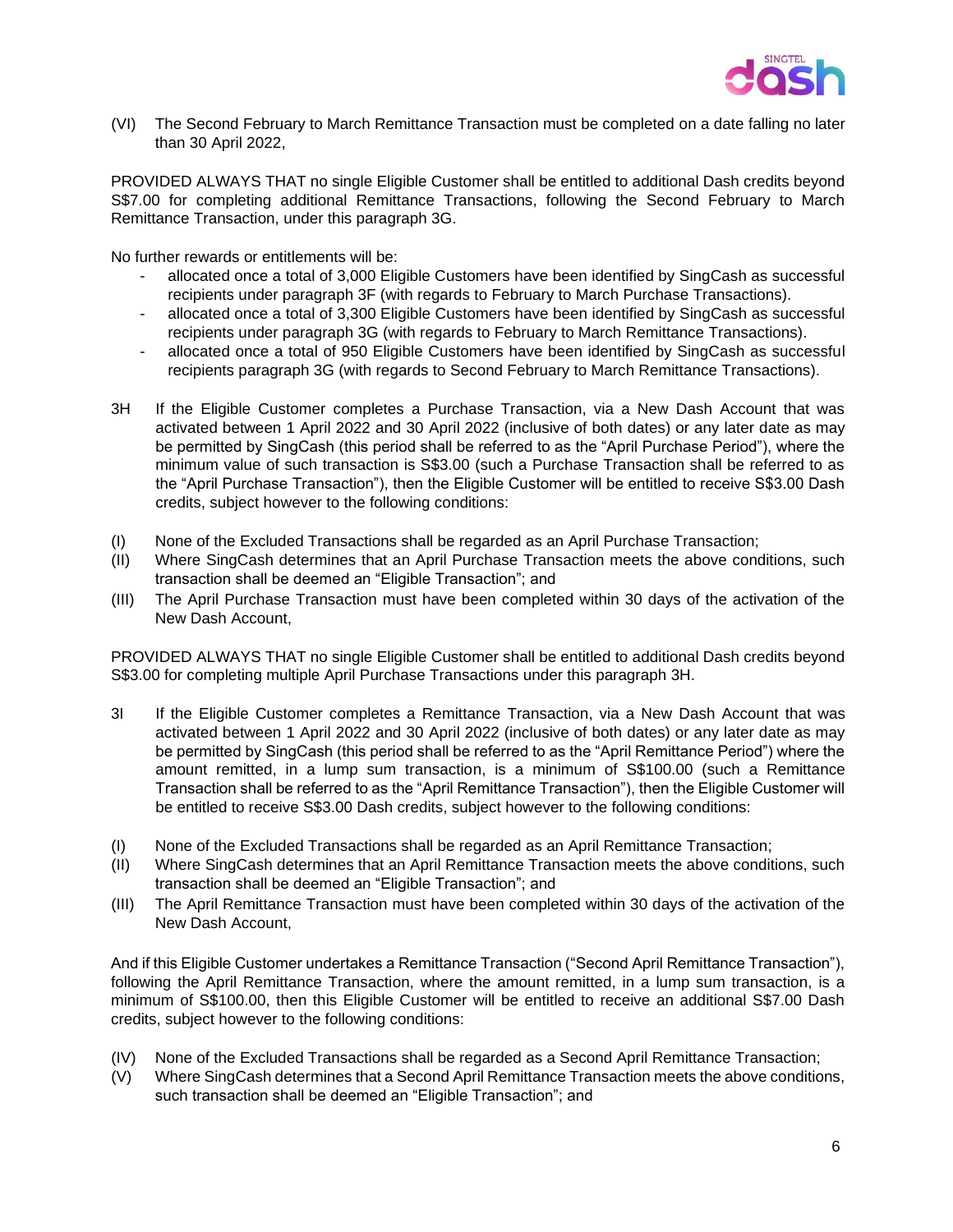

(VI) The Second April Remittance Transaction must be completed within the April Remittance Period,

PROVIDED ALWAYS THAT no single Eligible Customer shall be entitled to additional Dash credits beyond S\$7.00 for completing additional Remittance Transactions, following the Second April Remittance Transaction, under this paragraph 3I.

No further rewards or entitlements will be:

- allocated once a total of 1,400 Eligible Customers have been identified by SingCash as successful recipients under paragraph 3H (with regards to April Purchase Transactions).
- allocated once a total of 1,400 Eligible Customers have been identified by SingCash as successful recipients under paragraph 3I (with regards to April Remittance Transactions).
- allocated once a total of 400 Eligible Customers have been identified by SingCash as successful recipients under paragraph 3I (with regards to Second April Remittance Transactions).
- 4. If the eligibility criteria and all other conditions herein are met, SingCash will, on the calendar day immediately following the date on which the Eligible Transaction was successfully completed (such day, the "**800 Points Credit Date**"), endeavour to credit 800 Reward Points to the Eligible Customer's New Dash Account. The reward points are not exchangeable for any other item.
- 4A If the eligibility criteria and all other conditions herein are met, SingCash will endeavour to credit the additional 400 Reward Points to the Eligible Customer's New Dash Account on a day (such day referred to as the "**400 Points Credit Date**") falling (a) within thirty (30) calendar days of the date on which the Eligible Transaction was successfully completed; or (b) within fourteen (14) days of the last day of the validity period of the relevant referral code, whichever shall occur later. The additional reward points are not exchangeable for any other item.
- 4B If the eligibility criteria and all other conditions herein are met, SingCash will endeavour to credit the relevant Dash credits to the Eligible Customer's New Dash Account on a day (such day referred to as the "**Dash Credits Credit Date**") falling (a) within thirty (30) business days from the last day of the period within which the Eligible Transaction must be completed, or (b) within fourteen (14) business days from the date on which the Eligible Transaction was successfully completed, whichever shall occur later. The Dash credits are not exchangeable for any other item. If the eligibility criteria and all other conditions herein are met, SingCash will endeavour to upload the relevant mobile data to the Eligible Customer's Prepaid Mobile Account on a day (such day referred to as the "**Mobile Data Credit Date**") falling (a) within thirty (30) business days from the last day of the period within which the relevant transaction must be completed, or (b) within fourteen (14) business days from the date on which the relevant transaction was successfully completed, whichever shall occur later. The mobile data is not exchangeable for any other item.
- 4C Notwithstanding any provision in these Terms and Conditions:
	- (a) SingCash shall not be required to credit any Reward points or Dash Credits to the Eligible Customer's New Dash Account or upload mobile data to the Eligible Customer's Prepaid Mobile Account (or to pay the Eligible Customer any amount in any other form or manner) in connection with these Terms and Conditions, if:
		- (i) at any time SingCash, at its sole discretion, suspects any fraud, collusion or other unlawful or illegal activity in relation to, and/or misuse of, the Eligible Customer's New Dash Account, any amount in your Dash Balance and/or the Eligible Customer's Prepaid Mobile Account (whether by you or any other person, with or without your knowledge);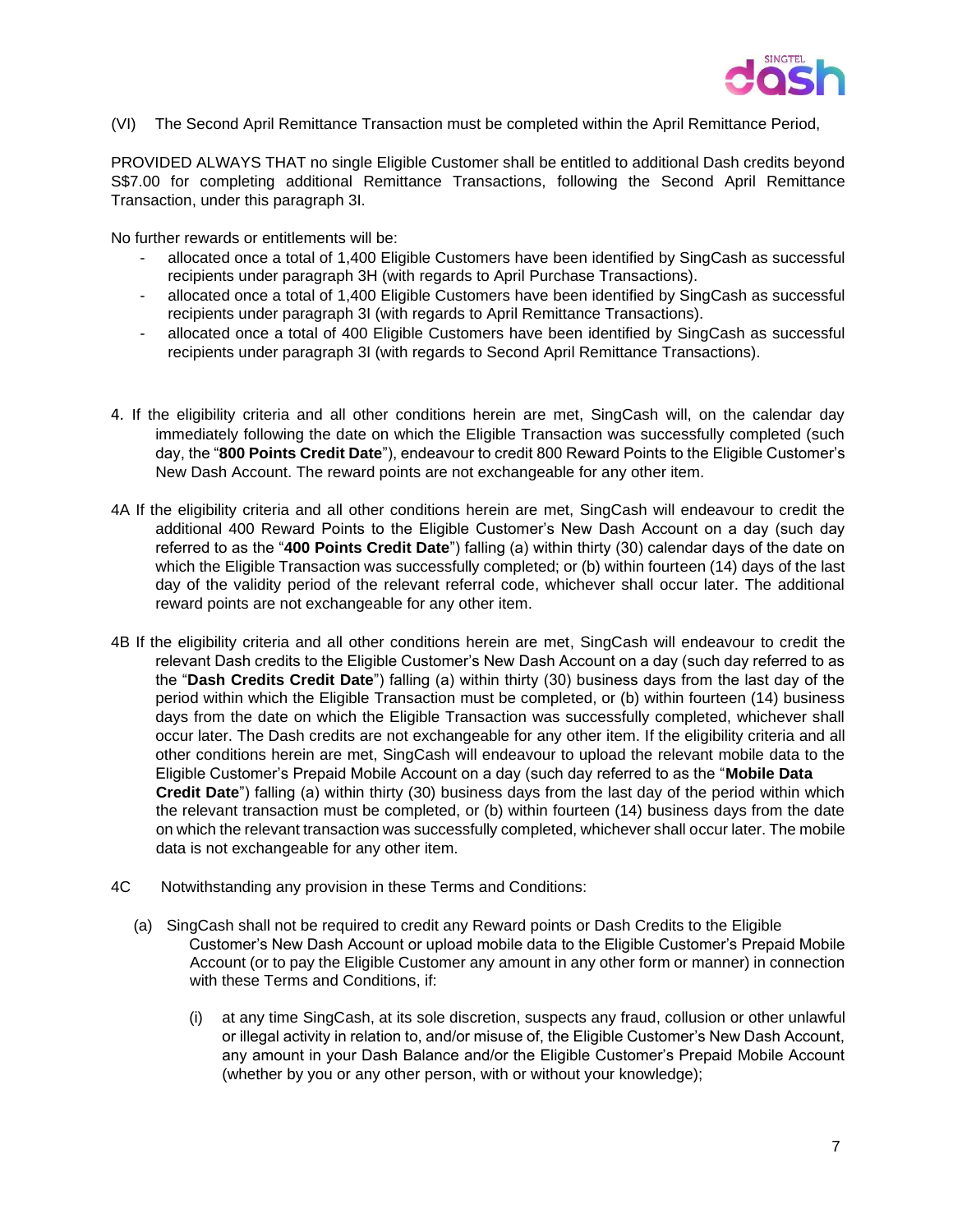

- (ii) if the Eligible Customer's New Dash Account (and/or the Eligible Customer's Prepaid Mobile Account, as the case may be) is for any reason terminated and/or suspended at any time during the period commencing from 7 April 2021 until the 800 Points Credit Date (or the 400 Points Credit Date, or Dash Credits Credit Date, or Mobile Data Credit Date, as the case may be) (inclusive of all dates) ("**Relevant Period**");
- (iii) the phone number which is registered in respect of your New Dash Account is for any reason changed (whether by you or any other person, with or without your knowledge) during the Relevant Period;
- (iv) the Promotion is terminated at the discretion of SingCash at any time during the Relevant Period;
- (v) at any time, SingCash reasonably believes that the Eligible Customer is involved in manipulating, rigging, abusing, cheating the underlying SingCash system (or a third party system) or is otherwise engaged in any activity calculated to game such system or gain an unfair advantage;
- (vi) there is a cancellation, or reversal of the successful Eligible Transaction or a refund is made to the Eligible Customer for any reason whatsoever; or
- (vii) crediting such Dash Credits will result in the balance in Eligible Customer's New Dash Account exceeding the permissible limit.
- (b) SingCash shall be entitled, at its sole discretion and without prior notice to the Eligible Customer, to remove from the Eligible Customer's New Dash Account, the reward points and/or the Dash credits (or remove from the Eligible Customer's Prepaid Mobile Account, the mobile data) which has been credited in connection with these Terms and Conditions (or any part thereof), if:
	- (i) Such reward points, Dash credits and/or mobile data, as the case may be, were wrongly granted to the Eligible Customer for any reason whatsoever;
	- (ii) any of the events described in paragraphs  $4C(a)(i)$ ,  $4C(a)(ii)$ ,  $4C(a)(v)$ ,  $4C(a)(vi)$  or 4C(a)(vii) shall occur.
- 5. SingCash reserves the right, at its sole discretion and without prior notice to the Eligible Customer, to add, delete or change these Terms and Conditions at any time. Without prejudice to the foregoing, SingCash has sole and absolute discretion to determine a participant's eligibility to receive the Reward Points, the Dash credits and/or mobile data, or any part thereof.
- 6. SingCash's decisions on all matters relating to or in connection with the Promotion, Reward Points, Dash credits, mobile data and these Terms and Conditions shall be final, including SingCash's determination as to whether a transaction qualifies as an Eligible Transaction. No appeal, correspondence or claims will be entertained. SingCash shall not in any event be liable in any way to the Eligible Customer or any other person for any direct or indirect loss, liability, damages or expense whatsoever, howsoever arising, in connection with the Promotion and/or these Terms and Conditions (including, but not limited to, that arising from or in connection with any failure or delay by SingCash to credit the Reward Points, Dash credits and/or mobile data, or any part thereof, to the Eligible Customer).
- 7. Unless otherwise stated or determined by SingCash, this Promotion is not valid with other offers, discounts, rebates, vouchers, privileges or promotions.